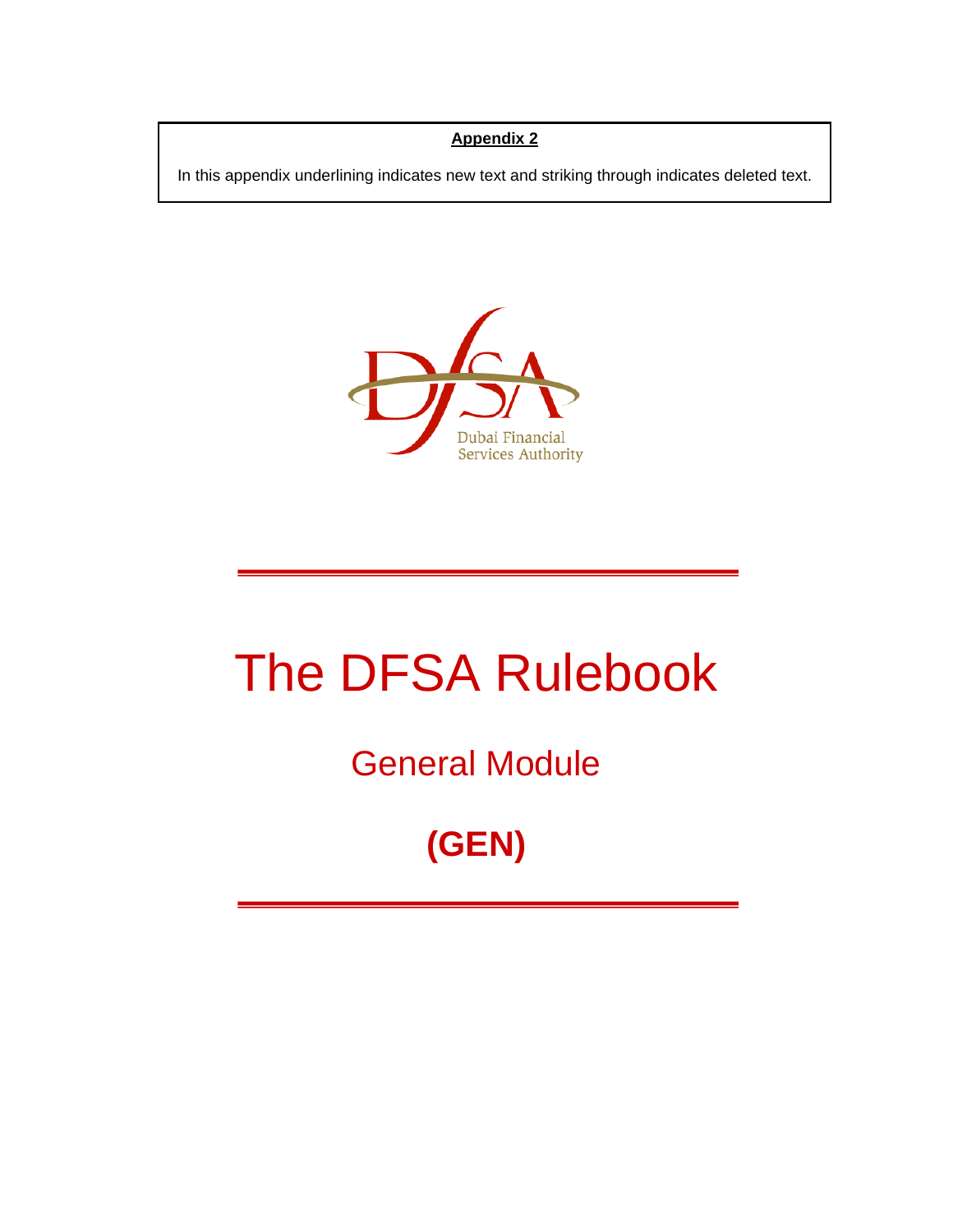

# **1 INTRODUCTION**

## **1.1 Application**

**1.1.1** This module (GEN) applies to every Person to whom the Regulatory Law 2004 or Markets Law 2005 applies and to the same extent in relation to every such Person as that law, except to the extent that a provision of GEN provides for a narrower application. [Amended][VER4/08-05]

### **1.2 Overview of the module**

#### **Guidance**

- 1. Chapter 2 prescribes, pursuant to Article 41(2), the activities which constitute a Financial Service. It also specifies various exclusions in relation to the 'by way of business' requirement and, where applicable, in relation to each Financial Service. Further, the appendices contain detailed definitions of what constitutes a Deposit, Investment, Collective Investment Fund and Contract of Insurance.
- 2. Chapter 3 prescribes, pursuant to Article 42(1), the kinds of Financial Services that may be carried on by Authorised Firms and Authorised Market Institutions.
- 3. Chapter 4 sets out the Principles for Authorised Firms and Authorised Individuals.
- 4. Chapter 5 specifies the requirements upon senior management to implement effective systems and controls. There are also requirements upon the Authorised Firm to apportion material responsibility among its senior management.
- 5. Chapter 6 contains mainly guidance in respect of: interpretation of the Rulebook, emergency procedures, disclosure, the location of offices, close links, complaints against the DFSA and the public register. [Amended][VER4/08-05]
- 6. Chapter 7 sets out the fees provisions for Authorised Persons, applicants for a Licence and auditors registered with the DFSA. [Amended][VER4/08-05] [Deleted]
- 7. Chapter 8 specifies, in relation to Authorised Persons, the auditing and accounting requirements which deal with such matters as the appointment and termination of auditors, accounts and regulatory returns and the functions of an auditor. There are also requirements for auditors to register with the DFSA. [Amended][VER4/08-05]
- 8. Chapter 9 prescribes the manner in which an Authorised Firm must handle Complaints made against it by Retail Clients or Professional Clients. [Added][RM56] [VER19/07-08]

**………..**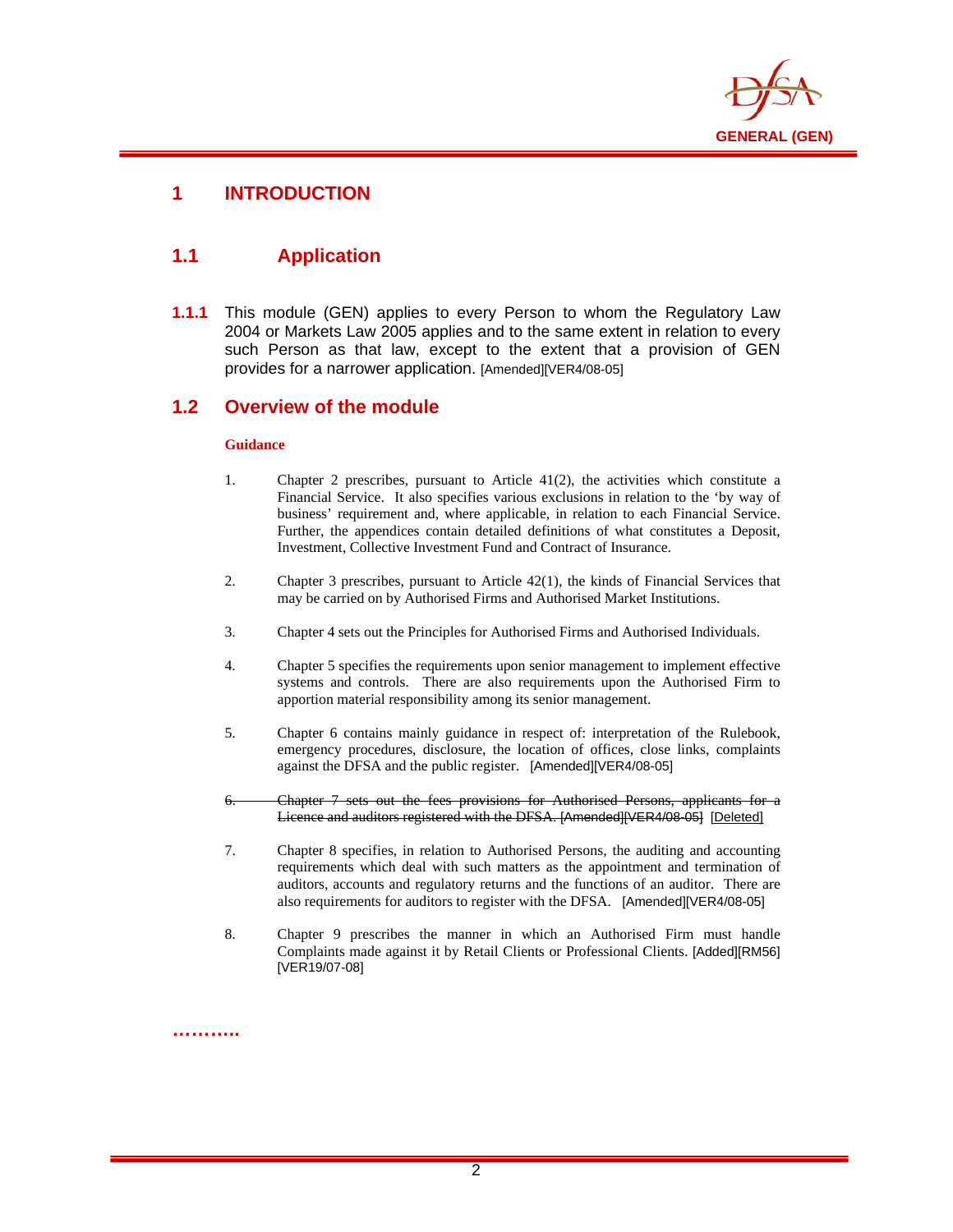

# **2.19 Insurance intermediation**

#### **2.19.1 ……**

#### **Guidance**

An Authorised Firm when distributing material relating to Insurance Contracts or cover must comply with the requirements in Rule 11.1 section 7.3 of COB. Communications can be oral, electronic or in print.

**………..** 

## **8.6 Function of the auditor**

- **8.6.1** An Authorised Firm or Authorised Market Institution, as applicable, must in writing require its auditor to:
	- (a) conduct an audit of the Authorised Person's accounts **………….**
	- (b) produce a report on the audited accounts**…………………………**
	- (c) produce an Auditor's Annual Report **………………………………**
	- (d) produce, if the Authorised Firm controls or holds Client Money, a Client Money Auditor's Report which states whether, in the opinion of the auditor:
		- (i) the Authorised Firm has maintained throughout the year systems and controls to enable it to comply with the relevant provisions of COB chapter 9 chapter 6 and, if applicable, COB App5;
		- (ii) the Authorised Firm's controls are such as to ensure that Client Money is identifiable and secure at all times;
		- (iii) any of the requirements in COB chapter 9 chapter 6 and the Client Money Provisions have not been met;
		- (iv) if applicable, Client Money belonging to Segregated Clients has been segregated in accordance with the Client Money Provisions;
		- (v) if applicable, the Authorised Firm was holding and controlling an appropriate amount of Client Money in accordance with COB chapter 9 chapter 6 and with the Client Money Provisions as at the date on which the Authorised Firm's audited balance sheet was prepared; and